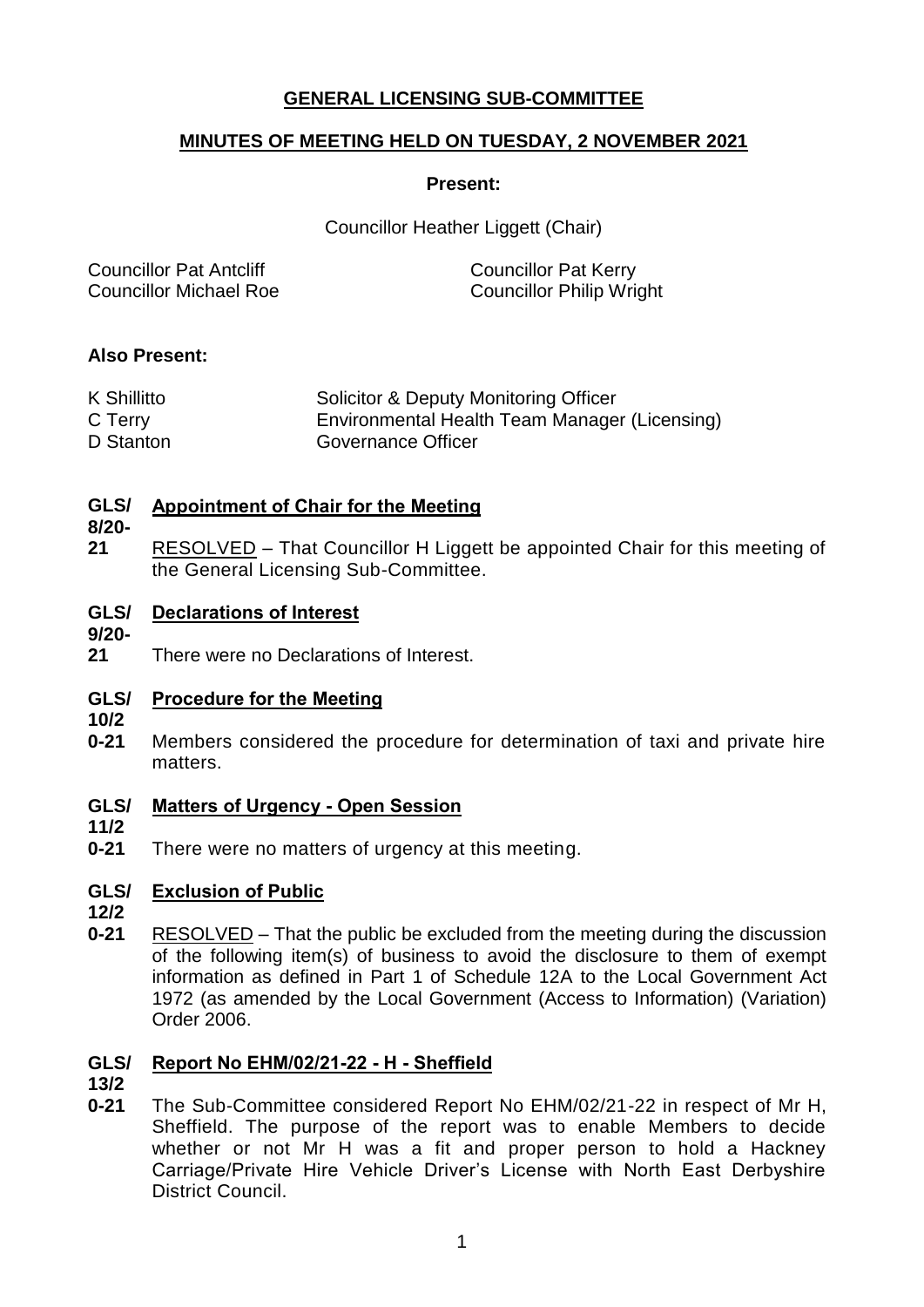Mr H was present at the meeting, and confirmed he had received a copy of the report and understood the procedure to be followed. Mr H was accompanied by Mr N, Mr M and Mr F from the GMB Union.

The Sub-Committee heard that Mr H had applied to renew his Hackney Carriage/Private Hire Vehicle Driver's License. It was stated that an interim check on his license in February 2020, and a license check at the time of his renewal application in September 2021, had both identified driving offences which Mr H had failed to notify the Council of. Members were reminded that under the Council's Taxi Licensing Policy, the driver must notify the Council, within seven days, of any conviction for an offence or of any receipt of a fixed penalty imposed on him/her whilst the license was in force. There had also been a number of complaints made against Mr H in relation to his driving conduct.

Mr H and his representatives offered mitigations for his failure to notify the Council of his driving related offences, as well as some of the driving related complaints. Members noted that Mr H now kept a log to check and maintain his vehicle to a good standard, and that all of those incidents took place in the first year of his license with the subsequent two years showing a clean record.

The Licensing Manager asked Mr H to confirm that he had received a copy of his license conditions and understood his obligations as a license holder. The applicant was also asked to explain the nature of his driving related offences and to provide evidence of his mitigations in regards to failing to notify the Council of one of the offences.

The Licensing Manager made her closing submissions by stating that Mr H's pattern of behaviour was concerning, and that his version of events did not match the records held by the Licensing Team.

Mr H made his closing statement by explaining that he had learnt his lessons and apologised for the mistakes he had made. Members heard that the offences and complaints had occurred during his first year as an inexperienced license holder, and that there had been no further incidents in the remaining two years. Mr H argued that he was fit and proper to continue to hold a license, and had completed a number of additional driving courses.

Mr H, his representatives, and the Licensing Manager were requested to withdraw from the meeting whilst the Sub-Committee discussed the application.

The Sub-Committee discussed the application.

All parties were invited back to the meeting and advised of the below decision.

RESOLVED – That Mr H be GRANTED a Private Hire/Hackney Carriage License for a period of 18 months on the condition that the knowledge test was retaken and passed.

### **GLS/ Report No EHM/03/21-22 - A - Sheffield**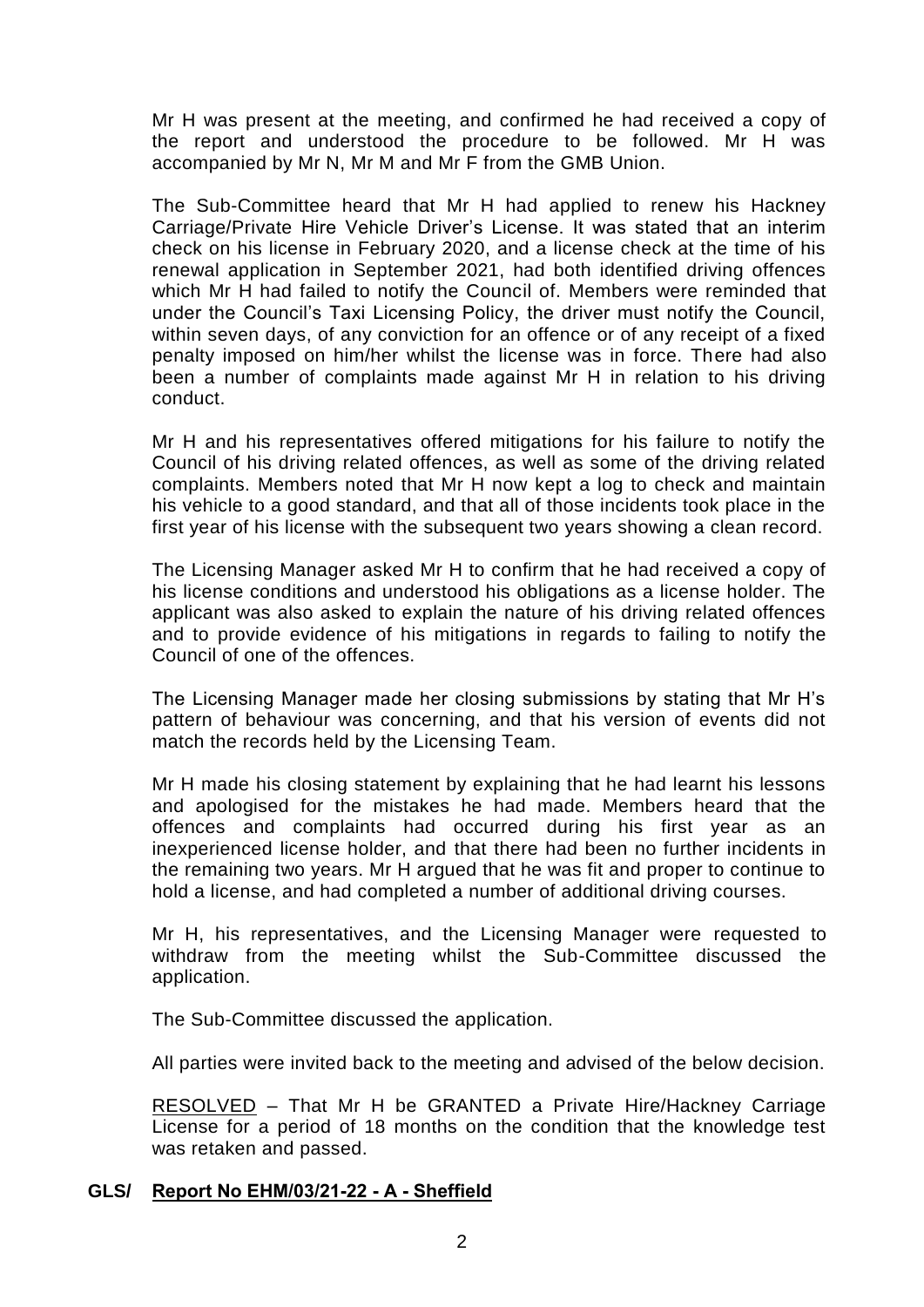**14/2**

**0-21** The Sub-Committee considered Report No EHM/03/21-22 in respect of Mr A, Sheffield. The purpose of the report was to enable Members to decide whether or not Mr A was a fit and proper person to hold a Hackney Carriage/Private Hire Vehicle Driver's License with North East Derbyshire District Council.

Mr A was present at the meeting, and confirmed he had received a copy of the report and understood the procedure to be followed.

Members heard that at the time of the application, Mr A had declared that he had lived outside of the UK until 2015, and was unable to produce a certificate of good conduct. He had, however, signed a statutory declaration. Mr A was also a licensed taxi driver for Bolsover District Council since 2018 with no reports of concern against his license.

Mr A explained that he was unable to produce a certificate of good conduct due to his home country being in a state of war. Members were informed that he wished to obtain a license from North East Derbyshire District Council so he could begin work with an operator based in North East Derbyshire.

Mr A and the Licensing Manager were requested to withdraw from the meeting whilst the Sub-Committee discussed the application.

The Sub-Committee discussed the application.

All parties were invited back to the meeting and advised of the below decision.

RESOLVED – That Mr A be GRANTED a Private Hire/Hackney Carriage License.

#### **GLS/ Report No EHM/04/21-22 - N - Sheffield**

### **15/2**

**0-21** The Sub-Committee considered Report No EHM/04/21-22 in respect of Mr N, Sheffield. The purpose of the report was to enable Members to decide whether or not Mr N was a fit and proper person to hold a Hackney Carriage/Private Hire Vehicle Driver's License with North East Derbyshire District Council.

Mr N was present at the meeting, and confirmed he had received a copy of the report and understood the procedure to be followed. Mr N was accompanied by Mr L from the GMB Union.

The Sub-Committee heard that at the time of his initial application the applicant applied for a Disclosure and Barring Service Check (DBS). The check had revealed a number of offences which had taken place over 13 years ago.

Mr N explained the circumstances surrounding his convictions and that he was a juvenile at the time. The applicant had not received any further convictions since the age of 15, and had since worked for the family business and was soon to be married. Mr N was deeply embarrassed by the convictions